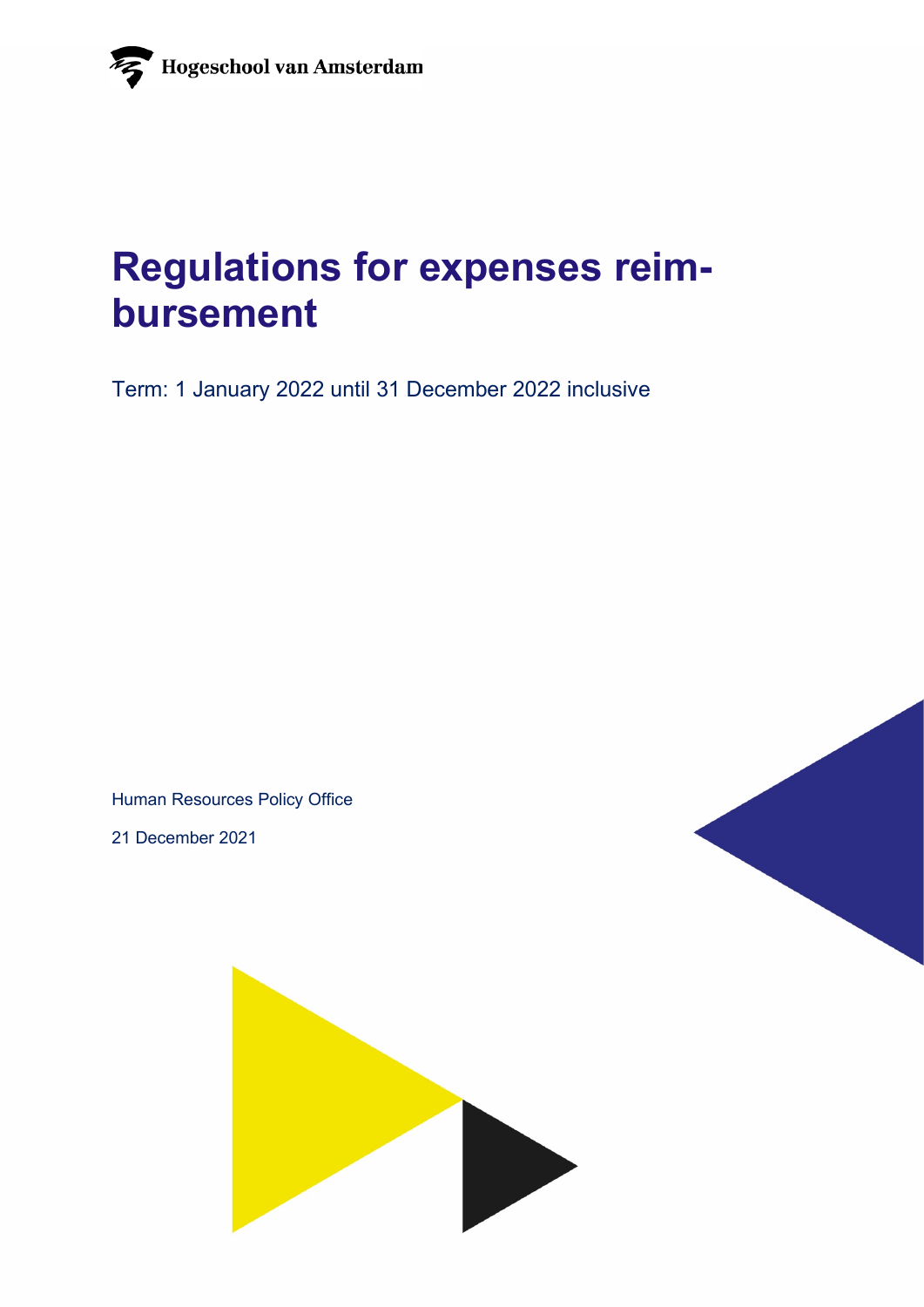

### **Regulations for expenses reimbursement**

#### **Explanation**

#### **List A**

- 1) Commuting expenses
- 2) Remote work facilities, including expense reimbursements
- 3) Expenses of business trips domestic
- 4) Expenses of business trips abroad
- 5) Professionalisation expenses
- 6) Relocation expenses

#### **List B**

- 7) Small inventory expenses
- 8) Representation expenses
- 9) Costs of mobile devices, telecommunication and software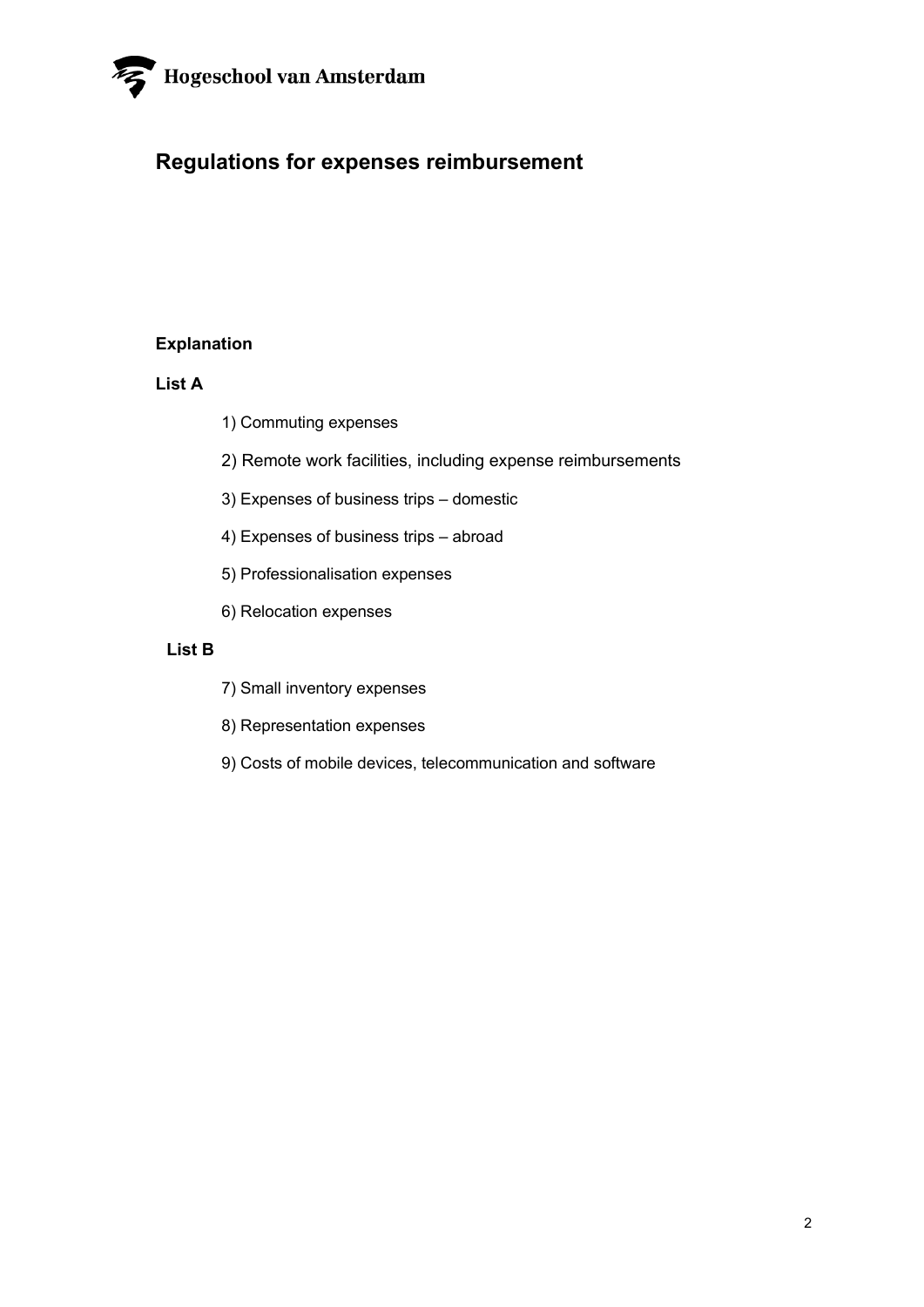

#### **Introduction**

All expenses that are reasonably required to enable adequate performance of the job are eligible for reimbursement. These Regulations provide a clear overview of which costs are eligible for reimbursement and the maximum amounts that can be reimbursed. The point of departure for these Regulations is to ensure effective use of public resources and to promote sustainable commuting and business travel. The *'Overview of reimbursable expenses'* forms part of these Regulations.

Our ambition is to achieve consistent policy with regard to reimbursing the expenses incurred by employees during the conduct of their duties. These Regulations facilitate this ambition. These Regulations are applicable to employees who have an employment contract with AUAS.

In addition to reimbursement of expenses, AUAS also facilitates employees by providing suitable workspaces and providing occupational advice and support. Due to COVID-19, there has been a temporary increase in expense reimbursements (commuting expenses, facilities for remote work and Internet allowances). Given the continued instability and volatility of the balance between remote and on-campus working, the proposed regulations are intended to remain in force in 2022 only, and in 2022, work will be conducted to formulate a stable set of regulations and facilitative measures that are compatible with hybrid working.

These Regulations distinguish between reimbursements specified in the collective labour agreement (List A) and extra reimbursements provided in the interests of good employer practice (List B).

### **Explanation of expenses reimbursement**

#### **List A**

#### 1) Reimbursement of commuting expenses

In order to promote sustainability, we make use of public transport or bicycles to the greatest possible extent.

#### Public transport

Employees who have an employment contract with AUAS may qualify for reimbursement of their commuting expenses in accordance with the Commuting Expenses Reimbursement Scheme*.* As of February 2021, employees are entitled to use an NS Business Card, via which all actually incurred commuting expenses (based on 2nd class travel and including any applicable surcharges) will be reimbursed. In the event that the NS Business Card is stolen, damaged or lost, commuting expenses can be claimed back in full for a maximum of seven days until a new NS Business Card is provided by NS. For more information, please refer to the *Travel Costs section in the A-Z list*. These expenses will not be reimbursed based on an expense claim.

#### **Bicycle**

In accordance with the Commuting Expenses Reimbursement Scheme, bicycles can be purchased via AUAS for employees to use for commuter travel. Employees can purchase these bicycles as a supplementary form of commuter travel in a way that is favourable from a tax point of view. A separate procedure applies to the reimbursement of the purchase price of an AUAS bicycle or a bicycle under a tax-break scheme. More information on this can be found in the *Bicycles section of the A-Z list*.

2) Remote work facilities, including expense reimbursements

Due to the need to work remotely, it is vital that employees have a suitable workspace at home.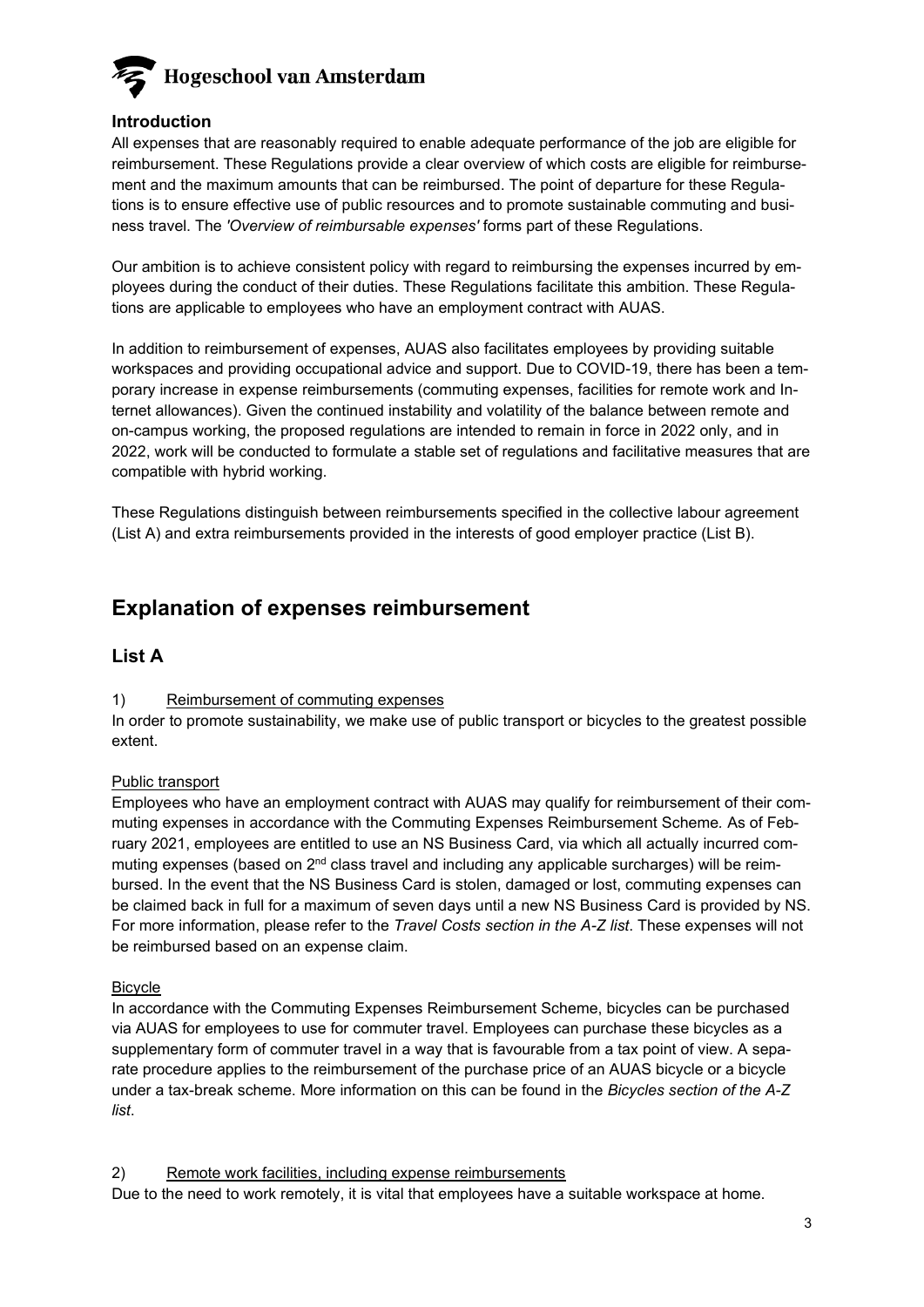### **Hogeschool van Amsterdam**

AUAS offers its employees the opportunity to borrow the facilities necessary to establish an adequate workspace. All information on this matter can be found in the *'Regulations for requesting home workspace equipment'.*

As of 1 January 2021, a temporary scheme entitles all employees to an Internet allowance of €37.50 (net) per month, regardless of the number of FTEs. This allowance is provided in order to facilitate remote work. This scheme was applicable throughout 2021 and has been extended to 2022, which satisfies the agreement in principle in the new Collective Labour Agreement for Universities of Applied Sciences 2021-2022 (CAO-HBO). This specifies that employees will be reimbursed for expenses stemming from home work.

#### 3) Expenses of business trips – domestic

#### **Travel expenses**

#### Public transport

Expenses incurred by employees while travelling by public transport (bus, tram, metro and train (2<sup>nd</sup>) class)) for business trips are reimbursed in their entirety. During business trips, employees may make use of the same NS Business Card that they use for commuting. Following a business trip, the employee will specify that it was a business trip via their *MijnNS Zakelijk* (My NS Business) account. If the employee in question does not use an NS Business Card (due to the employee using their own motor vehicle), then costs stemming from business trips will be reimbursed based on expense claims via the Digital Service Point for Employees (hereinafter: DSPM).

#### Own motor vehicle

Employees can also use their own motor vehicle for business trips. These expenses are reimbursed based on the net kilometre allowance permissible for tax purposes. This amount also includes all tolls, parking and ferry expenses. The number of kilometres for which a claim can be submitted (via the DSPM) is based on the *shortest route by car* between the postal code of the departure address and that of the destination according to the [ANWB route planner.](https://www.anwb.nl/verkeer/routeplanner) Fines for traffic violations will not be reimbursed. Employees using private vehicles for business trips must be adequately insured for statutory liability. AUAS does not accept any liability for damage to or caused by a private vehicle.

#### Taxi

If it is necessary to travel by taxi (to be decided by the budget holder in advance), the expenses will be entirely reimbursed.

#### **Accommodation expenses**

Accommodation expenses<sup>[1](#page-3-0)</sup> are costs stemming from overnight stays, breakfast, lunch, dinner and other costs that can be reasonably said to follow from the nature of the business trip (to be decided in advance by the supervisor). These expenses will be entirely reimbursed. The amounts specified in §10.2 of the Collective Labour Agreement for Government Personnel *(CAO Rijk)* serve as a frame of reference. From time to time, these amounts will be indexed.[2](#page-3-1)

Information about business trips via public transport or by car can be found in *the A-Z list under Business Trips*.

<span id="page-3-0"></span><sup>&</sup>lt;sup>1</sup> Accommodation in the Netherlands cannot be booked via the Purchasing Department, as is the case for accommodation for business trips abroad.

<span id="page-3-1"></span><sup>&</sup>lt;sup>2</sup> The Collective Labour Agreement for Universities of Applied Sciences does not specify any amounts for accommodation costs during domestic business trips. For this reason, AUAS uses the amounts specified in the Collective Labour Agreement for Government Personnel as a guideline.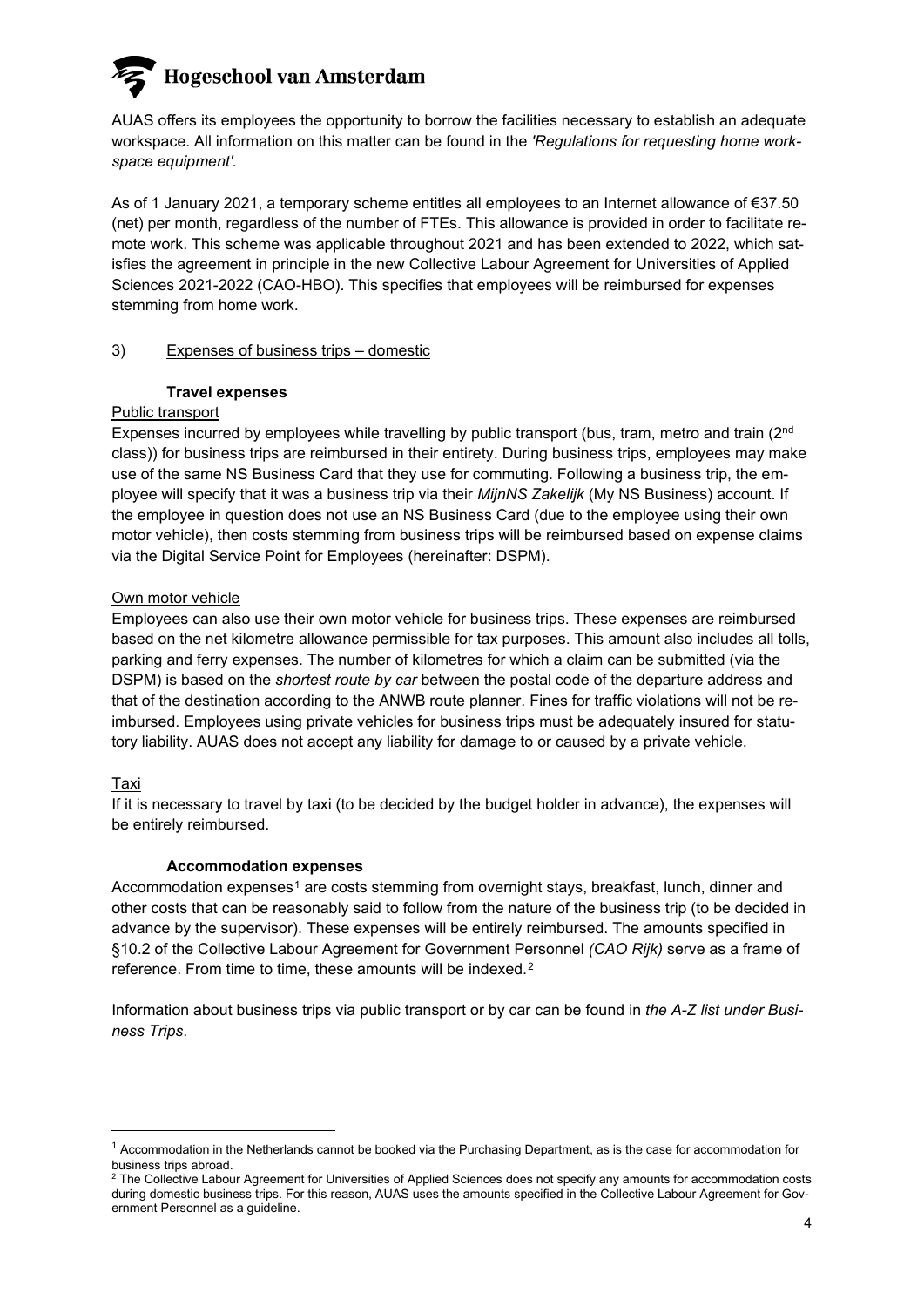

#### 4) Expenses of business trips – abroad

A business trip abroad and the manner of transport must always be explicitly approved by the supervisor in advance. For business or other trips abroad and for accommodation and transport during these trips, AUAS has a framework agreement with the travel agent Munckhof.

If desired, Munckhof will arrange the entire trip, including hotel and transfer. In the event that the business trip cannot be booked via Munckhof, the costs will be reimbursed based on an expense claim under the same conditions applicable to business trips abroad. This can only be done in the event the supervisor has granted permission for this. More information can be found in *the A-Z list under Booking Business Trips Abroad*.

#### **Travel expenses**

Flights: flights are booked via Munckhof in accordance with the procedure described above.

Rental cars: if necessary, a rental car may be used for travel at the destination. Rental cars can be reserved via Munckhof on AUAS' behalf. If the rental car cannot be reserved via Munckhof and the supervisor grants permission, the employee can claim the expenses via the DSPM.

Other travel expenses: expenses for public transport, taxis or a private motor vehicle are reimbursed under the same conditions as those applicable to domestic business trips.

#### **Accommodation expenses**

Just like airfares and rental cars, international hotel stays (accommodation and breakfast) can be booked via Munckhof. In the event that the hotel stays cannot be booked via the Purchasing Department, with the supervisor's permission, the employee can claim these expenses based on actual costs incurred. The maximum amount specified in Appendix 8 of the Collective Labour Agreement for Government Personnel is applicable for this purpose. This list is updated periodically.<sup>[3](#page-4-0)</sup>

#### **Insurance costs and other expenses**

Employees are required to take out health insurance with coverage for the destination country in question at their own expense. The cost of required vaccinations may be claimed if this is not reimbursed by the health insurer. Employees automatically receive insurance for business and study trips as well as cancellation insurance via AUAS. Any travel insurance costs related to a private extended stay must be paid by employees.

#### 5) Professionalisation costs

Professionalisation expenses are expenses for such matters as study programmes, training courses, bespoke courses, conference visits, symposiums, etc. This entails what may be considered out-ofpocket expenses, such as registration fees, tuition fees, teaching material, examination fees and travel and accommodation expenses.

#### **Expenses for study programmes, training courses, etc.**

These expenses will be entirely or partially reimbursed. Permission for professionalisation activities

and approval of the costs associated therewith must be granted by the supervisor in advance. Whether expenses will be entirely or partially reimbursed depends on the budget holder's assessment of whether the study programme, degree programme, etc. meets the requirements for full or partial reimbursement as formulated in the *AUAS Professionalisation Plan* (see Ch. 3.1 under *Conditions for facilitation in time and money*). Any professionalisation expenses paid by employees may be claimed according to the agreed reimbursement limit. It is not possible to declare these professionalisation expenses if they have been financed by an external institution (e.g. via the Teacher Education Grant

<span id="page-4-0"></span><sup>&</sup>lt;sup>3</sup> List of accommodation expenses for business trips abroad as of 1 July 2021. The Collective Labour Agreement for Universities of Applied Sciences does not specify any amounts for accommodation costs during business trips abroad. For this reason, AUAS uses the amounts specified in the Collective Labour Agreement for Government Personnel as a guideline.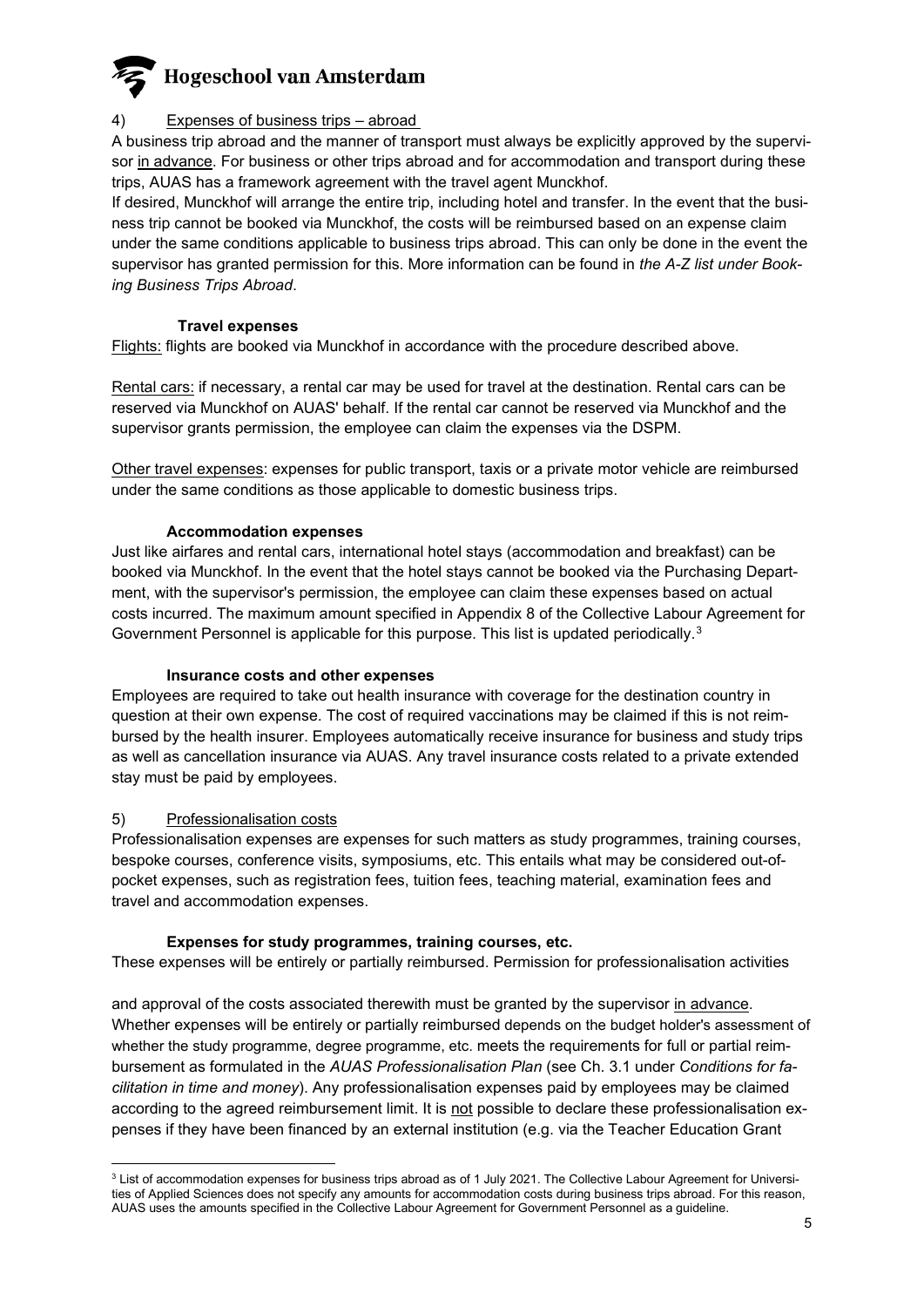## **Hogeschool van Amsterdam**

(*Lerarenbeurs*)); if the course, training, etc. has been organised via the AUAS Academy; or if the costs are directly paid to the education institution by the AUAS.

#### **Travel and accommodation expenses**

Any travel and accommodation expenses connected to professionalisation activities are reimbursed in the same fashion as those for business trips (domestic/abroad). Employees must submit a claim for these expenses in the DSPM under *'Profession.reis-en/verblijfskstn'* (Expenses for professional travel and accommodation).

#### 6) Relocation expenses

Expenses for a necessary relocation of an employee will be reimbursed if the criteria are met as stated in Section I of the Collective Labour Agreement for Universities of Applied Sciences (CAO HBO). These expenses cover home removal and refurnishing. There is a maximum amount according to the CAO HBO that can be found in the *Overview of reimbursable expenses* (see *the A-Z list under Expense Claims and Advances*).

#### **List B**

#### 7) Expenses for small inventory

Such expenses (e.g. for flowers, catering, printed items and office supplies) may be made by authorised members of staff of faculties, service units or staff offices (e.g. secretariat employees) using the standard digital ordering process at the AUAS Web Shop *OrderDirect* (see *the A-Z list under From Ordering to Payment)*. If the budget holder agrees, any expenses incurred directly by employees for the purchase of such items (e.g. because an article would otherwise not be available or available in time) may be reimbursed retrospectively based on an expense claim.

#### 8) Representation expenses

Representation expenses will be reimbursed within reason and in accordance with the fiscal requirements. The *Overview of reimbursable expenses* specifies maximum amounts for such reimbursements. The supervisor will decide whether the amount is suitable in given situations. Further explanation concerning types of representation expenses is provided below.

#### **Lunch, dinner or drinks at an external location**

These expenses are reimbursed if they are for business purposes (e.g. a work-discussion during a lunch) or work-related social purposes (e.g. an annual dinner with the staff of a degree programme). In certain cases, budget holders may have such expenses billed and the invoice sent to AUAS, if this is within their financial mandate.

#### **Official work anniversary**

The expenses related to celebrating an official work anniversary of an employee will be reimbursed. The name of the employee in question and the nature of the expenses must be specified in the DSPM via the expense claim form. The celebrations must be for the anniversaries specified in Article H-5(2) of the Collective Labour Agreement for Universities of Applied Sciences (25th, 40th and 50th work anniversaries). In addition to the bonus, expenses can also be incurred in relation to the celebration of this work anniversary. For information on the reimbursable amounts, we refer you to the *Overview of reimbursable expenses*.

#### **Farewell expenses**

Farewell expenses for departing employees will be reimbursed. If the employee leaving the service of AUAS is given a cash gift, the payment order must include a statement signed by the employee to confirm they have received this amount.